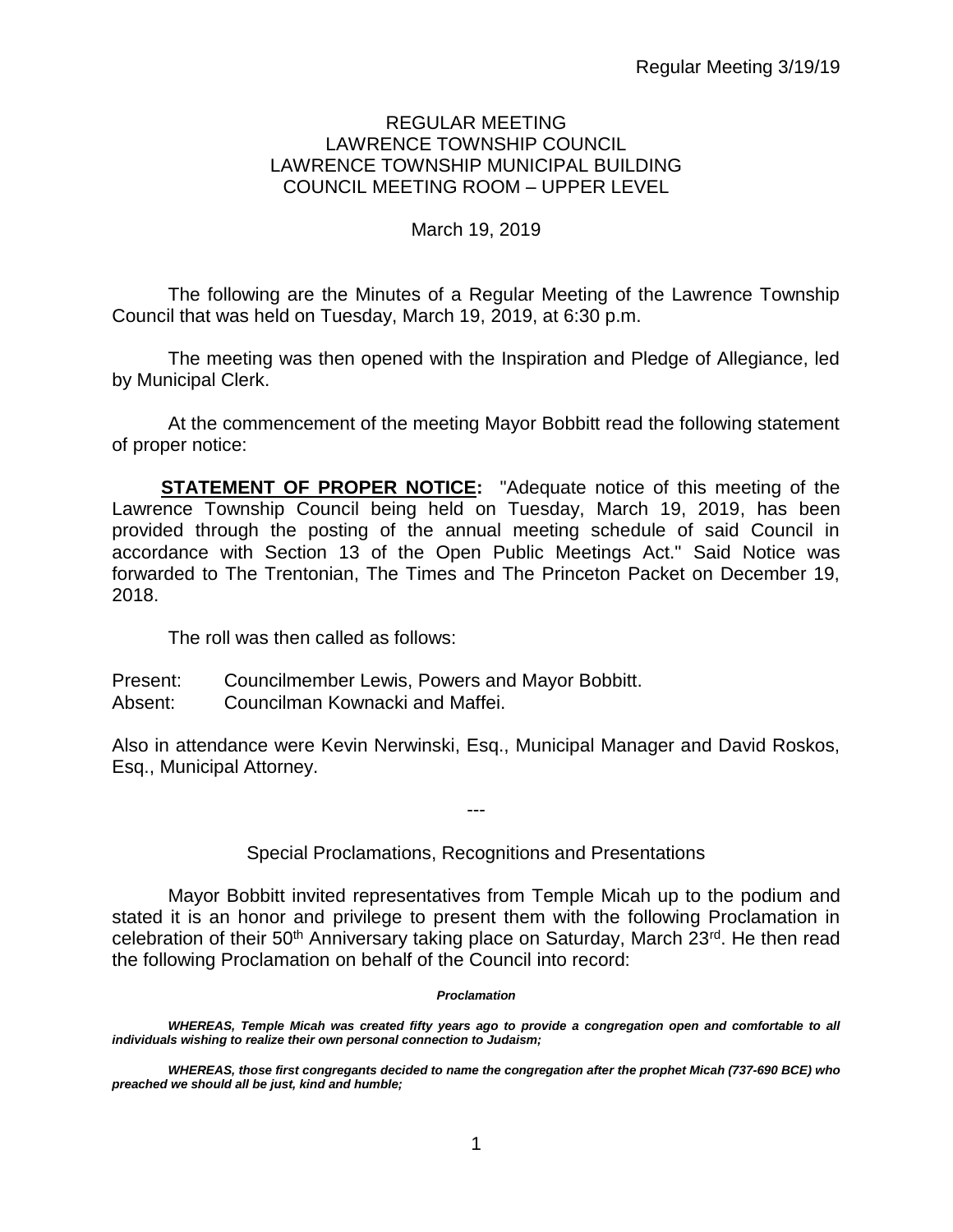*WHEREAS, the first service for Temple Micah was held at the Rider College Chapel on July 11, 1969 and was open to the public;*

*WHEREAS, soon thereafter, Temple Micah approached the Reverend H. Dan Fearon, pastor of the historic and beautiful Presbyterian Church of Lawrenceville, and requested permission to use the church's sanctuary for their first High Holy Days services in the fall of 1969;*

*WHEREAS, Dr. Fearon was enthusiastic about establishing an interfaith relationship and presented the idea to the Church Trustees who agreed to a one-year trial which was successful;*

*WHEREAS, the Presbyterian Church of Lawrenceville has been the welcome home for Temple Micah for fifty years and the two institutions share a strong, supportive and inspiring interfaith relationship;*

*WHEREAS, Temple Micah has experienced leadership of five rabbis: Rabbi Albert Ginsburgh from 1970 through 1992; Rabbi Ellen Greenspan from 1992 through 2012; Rabbi Vicki Seren Tuckman from 2012 to 2015; Rabbi Roni Handler from 2015 through 2017; and currently by Rabbi Elisa Goldberg;*

*WHEREAS, Temple Micah further has been fortunate to have Cantorial Soloists Alfred Beck and currently Adrienne Rubin;*

*WHEREAS, in 1970, Dorothy Koppelman founded Temple Micah's religious school, named after a Temple Micah founder and former president, Irving Seligman. Currently the religious school instructs over one hundred students, K-12, and is energetically headed by Director Sue Weiner and served by its devoted teachers;*

*WHEREAS, Temple Micah is governed by a dedicated volunteer Board of Directors, to wit: President Ivy Cohen, Vice President Holly Kotler, Treasurer Charlie Wight, and Recording Secretary Traci Smith; Board Members Jack Cohen, Graham Tebb, Nancy Ballard, Lonnie Krenrich, Charlie Lavine, Lisa Hardt, Sara Miller, and Marion Gelber; Former Officers Mike Sandler and Ray Wolkind; and Presidents Emeritus Bob Pollack, Mary Kuller and Larry Leder;* 

*WHEREAS, on Saturday, March 23, 2019, Temple Micah will celebrate its Golden 50th Anniversary;* 

*NOW, THEREFORE, BE IT PROCLAIMED by the Township Council of the Township of Lawrence, County of Mercer, State of New Jersey, that it hereby joins in celebrating the 50th anniversary of Temple Micah, its board and*  religious school leadership, its congregation and its interfaith partner and home, the Presbyterian Church of *Lawrenceville.* 

 $\sim\sim\sim$ 

Chief Caloiaro greeted the Council and proceeded with a brief background history on Sergeant Kevin Reading and the two new police officers. He then congratulated Sergeant Reading on his promotion and welcomed the new officers to the Lawrence Township Police Department. Mayor Bobbitt administered the Oaths of Office to the following Police Officers:

> Sergeant Kevin Reading Officer Liubove Bjorklund Officer David Kraszewski

 Sergeant Reading, Officer Bjorklund and Officer Kraszewski thanked their respective parents, friends/family and fellow officers for all of their guidance, love and support throughout their life and career. Each officer further thanked the Municipal Manager and Township Council for all of their support as well. Sergeant Reading gave special recognition to his father, Kevin Reading, Sr., who served as a Lawrence Township Police Officer for 26 years, after which he congratulated both new police officers.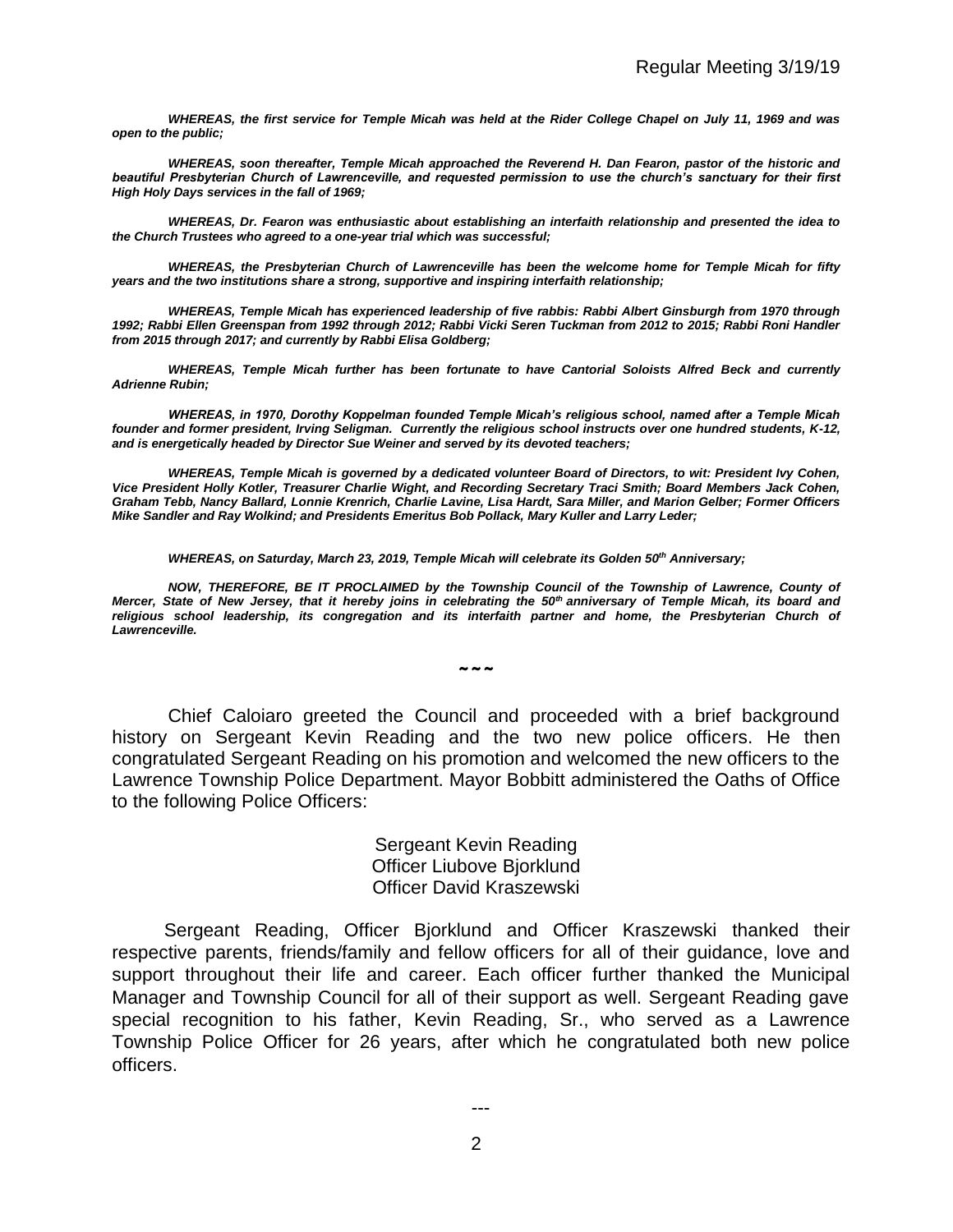# Public Participation

 Mr. Marvin Van Hise, 118 Federal City Road, voiced his concern with the State of New Jersey being on the verge of legalizing recreational use of marijuana and him not wanting to see Lawrence Township adopt with open arms the sale of marijuana which he considers to be detriment to the citizens of New Jersey. Mr. Van Hise went on to state he did not like the use of marijuana when he served in the Vietnam in 1968, he did not like it when he served as the Municipal Judge for 12 years in various municipalities in Burlington and Mercer County and he does not like it now. However, he is not opposed to the use of medical marijuana with controls, monitoring and distribution but he is vehemently opposed to the violation of Federal Statute and the adoption of State law that decriminalizes marijuana in the State of New Jersey and he is further opposed to the sale of marijuana in Lawrence Township should the proposed Statute be signed into law by the Governor and come to fruition and proceeded to elaborate on his time serving as a judge and the drug offenses he had to review with almost every criminal case dealing with possession of marijuana and him having a major concern with infants, young children and adult subjected to the use of drugs.

---

#### Review and Revisions of Agenda

#### There was no review or revision of the agenda.

---

#### Adoption of Minutes

On a motion by Ms. Lewis, seconded by Mr. Powers, the Minutes of Regular Meeting of December 18, 2018, January 2, 2019 and January 15, 2019 were approved on the following roll call vote:

Same was carried on the following roll call vote:

Ayes: Councilmember Lewis, Power and Mayor Bobbitt. Nays: None. Absent: Councilman Kownacki and Maffei.

---

## Awarding or Rejecting of Bids

There was no award or rejection of bids.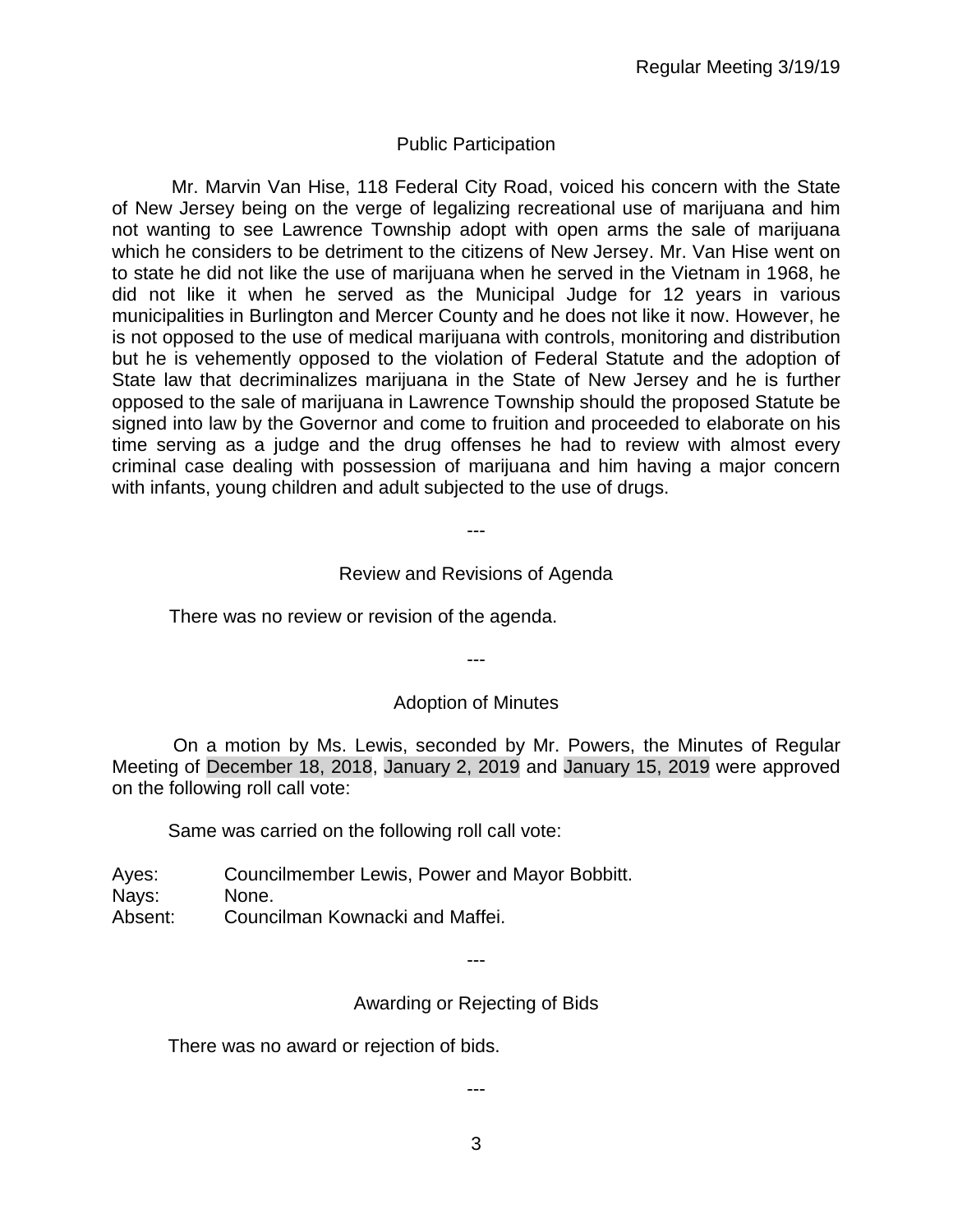#### Introduction of Ordinances

Mayor Bobbitt read by title, an ordinance entitled, "AN ORDINANCE AMENDING CHAPTER 13 OF THE LAWRENCE TOWNSHIP ADMINISTRATIVE CODE ENTITLED 'MOTOR VEHICLES AND TRAFFIC' – Handicapped Parking

Mr. Nerwinski advised the Ordinance amends the Administrative Code to add a portion of Pear Street and Michigan Avenue to the list of restricted parking areas designated for handicapped credentialed persons.

The Ordinance was introduced and approved on the following roll call vote:

| <b>COUNCIL</b>       | <b>AYE</b> | NAY | <b>PRESENT</b> | <b>ABSENT</b> | <b>ABSTAIN</b> | <b>MOVE</b> | <b>SECOND</b> |
|----------------------|------------|-----|----------------|---------------|----------------|-------------|---------------|
| Mr. Kownacki         |            |     |                | ^             |                |             |               |
| Ms. Lewis            |            |     |                |               |                |             |               |
| Dr. Maffei           |            |     |                | $\mathbf{r}$  |                |             |               |
| <b>Mr. Powers</b>    | ,,         |     |                |               |                |             | л             |
| <b>Mayor Bobbitt</b> |            |     |                |               |                |             |               |

Mayor Bobbitt read by title, an ordinance entitled, "ORDINANCE TO EXCEED THE MUNICIPAL BUDGET APPROPRIATION LIMITS AND TO ESTABLISH A CAP BANK FOR THE TOWNSHIP OF LAWRENCE, COUNTY OF MERCER"

 $\sim\sim\sim$ 

Mr. Nerwinski advised as part of the budgeting process the Ordinance establishes a Cap Bank as required by New Jersey Budgetary Law and they are capping monies that are above the 2.5%. The total amount is \$627,365.24. It is money that they are not using this year but are able to apply to future budgets, if necessary. Mr. Nerwinski further advised that the proposed 2019 Municipal Budget does not exceed the 2.5% cap limit.

The Ordinance was introduced and approved on the following roll call vote:

| <b>COUNCIL</b>       | <b>AYE</b> | <b>NAY</b> | <b>PRESENT</b> | <b>ABSENT</b> | <b>ABSTAIN</b> | <b>MOVE</b> | <b>SECOND</b> |
|----------------------|------------|------------|----------------|---------------|----------------|-------------|---------------|
| Mr. Kownacki         |            |            |                |               |                |             |               |
| Ms. Lewis            |            |            |                |               |                |             |               |
| Dr. Maffei           |            |            |                |               |                |             |               |
| <b>Mr. Powers</b>    |            |            |                |               |                |             |               |
| <b>Mayor Bobbitt</b> |            |            |                |               |                |             |               |

4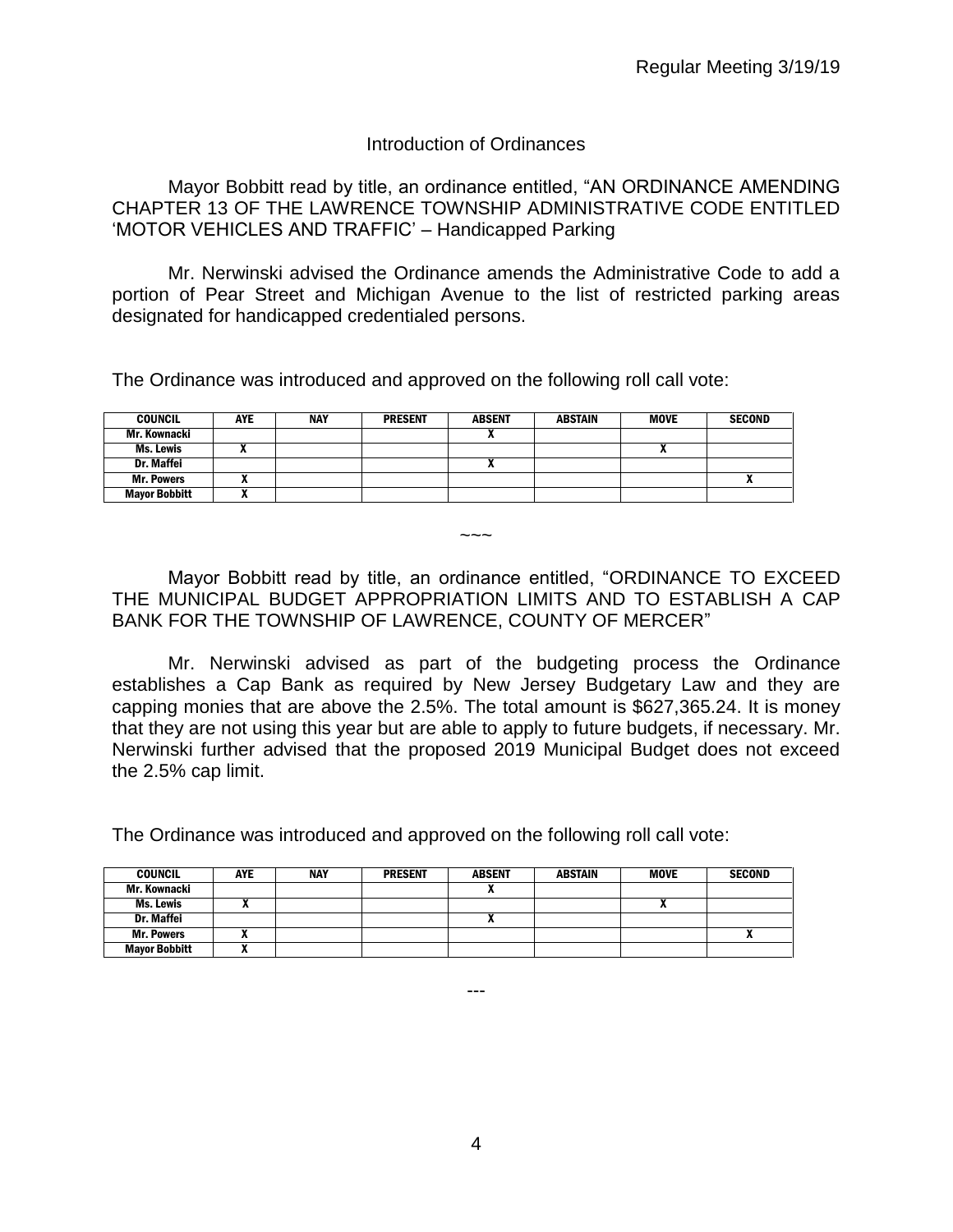# Adoption of Ordinances

Mayor Bobbitt read by title, an ordinance entitled, "AN ORDINANCE AMENDING ORDINANCES NOS. 1479-96 AND 1617-00 CREATING AND AMENDING THE SHADE TREE ADVISORY COMMITTEE"

# Ordinance No. 2322 -19

#### AN ORDINANCE AMENDING ORDINANCES NO. 1479-96 AND 1617-00 CREATING AND AMENDING THE SHADE TREE ADVISORY COMMITTEE

BE IT ORDAINED by the Township Council of the Township of Lawrence, County of Mercer, State of New Jersey, that Ordinances No. 1479-96 and 1617-00 are hereby amended as follows:

1. SECTION II

Creation; membership; terms; organization

- A. Replace as follows:
- (1) One (1) member of the Planning Board to be appointed for a oneyear term.
- (2) [Five (5)] Four (4) citizen members to be appointed for terms of three (3) years. Said terms shall commence on January 1<sup>st</sup> and be overlapping with two members appointed annually. Where possible, citizen members shall be chosen based on experience or expertise in the area of shade tree planting and maintenance.
- (3) Two (2) Alternate members to be appointed for terms of three (3) years. Said terms shall commence on January 1<sup>st</sup> and be overlapping with 1 member appointed annually.
- (4) One (1) member of the Township Council shall act as liaison to the Committee.
- 2. Repealer. All ordinances or parts of same inconsistent with any of the provisions of this ordinance are hereby repealed to the extent of such inconsistency.
- 3. Severability. If any section, paragraph, sentence, clause or phrase of this ordinance shall be declared invalid for any reason, the remaining portions of said ordinance shall not be affected thereby and shall remain in full force and effect.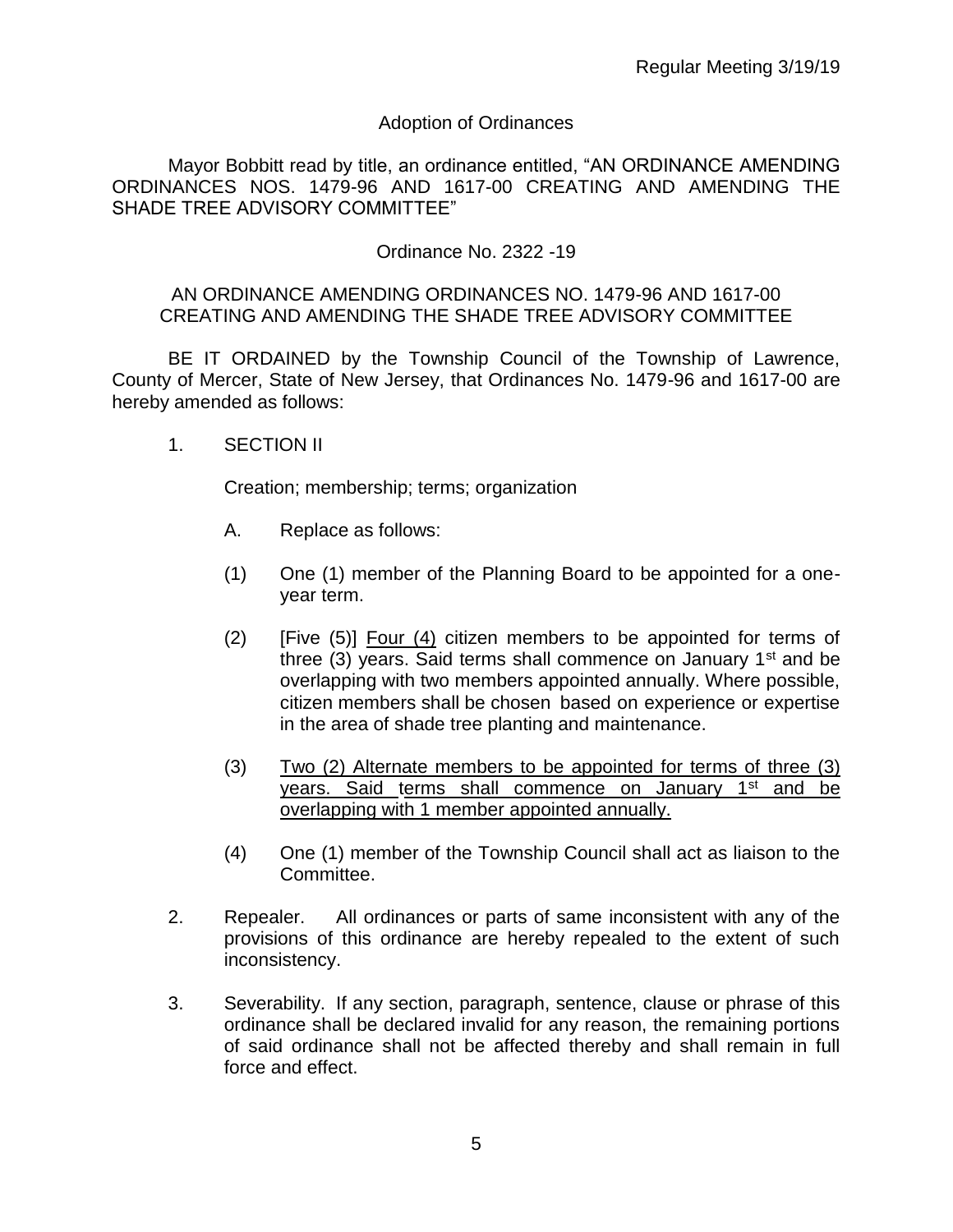4. Effective Date. This ordinance shall become effective twenty (20) days after adoption thereof.

Ordinance No. 2322-19 was introduced and approved on the following roll call vote:

| <b>COUNCIL</b>       | <b>AYE</b> | <b>NAY</b> | <b>PRESENT</b> | <b>ABSENT</b> | <b>ABSTAIN</b> | <b>MOVE</b> | <b>SECOND</b> |
|----------------------|------------|------------|----------------|---------------|----------------|-------------|---------------|
| Mr. Kownacki         |            |            |                |               |                |             |               |
| <b>Ms. Lewis</b>     |            |            |                |               |                |             |               |
| <b>Dr. Maffei</b>    |            |            |                |               |                |             |               |
| <b>Mr. Powers</b>    |            |            |                |               |                |             |               |
| <b>Mayor Bobbitt</b> |            |            |                |               |                |             |               |

Mayor Bobbitt read by title, an ordinance entitled, "AN ORDINANCE OF THE TOWNSHIP OF LAWRENCE AUTHORIZING PURSUANT TO N.J.S.A. 40A:12-14 – A LEASE FOR A PORTION OF THE STORAGE BUILDING AT CENTRAL PARK TO YOUTH SPORTS CLUB"

 $\sim\sim\sim$ 

## Ordinance No. 2323-19

## AN ORDINANCE OF THE TOWNSHIP OF LAWRENCE AUTHORIZING PURSUANT TO N.J.S.A. 40A:12-14 A LEASE FOR A PORTION OF THE STORAGE BUILDING AT CENTRAL PARK TO YOUTH SPORTS CLUBS

WHEREAS, the Township of Lawrence owns, for recreation and conservation purposes, park land known as Central Park; and

WHEREAS, the Lawrence Lacrosse Club, the Lawrence Township Junior Baseball Softball Association, the Lawrence Hamnett Soccer Association, and the Lawrence Junior Cardinals Football and Cheer Club are non-profit organizations having as their purposes the encouragement of youth recreation and athletics, and the furnishing of such other accommodations, refreshments, entertainment and social diversion as may be required to facilitate the same; and

WHEREAS, the importance and desirability of providing a wide variety of programs, activities and opportunities for youth recreational athletics to Township residents has long been recognized by Township officials and residents; and

WHEREAS, the Lawrence Lacrosse Club, the Lawrence Township Junior Baseball Softball Association, the Lawrence Hamnett Soccer Association, and the Lawrence Junior Cardinals Football and Cheer Club are locally-based, volunteer-run organizations that promote recreational opportunities for youth of varied ages and abilities, and enhance the quality of life in the Township; and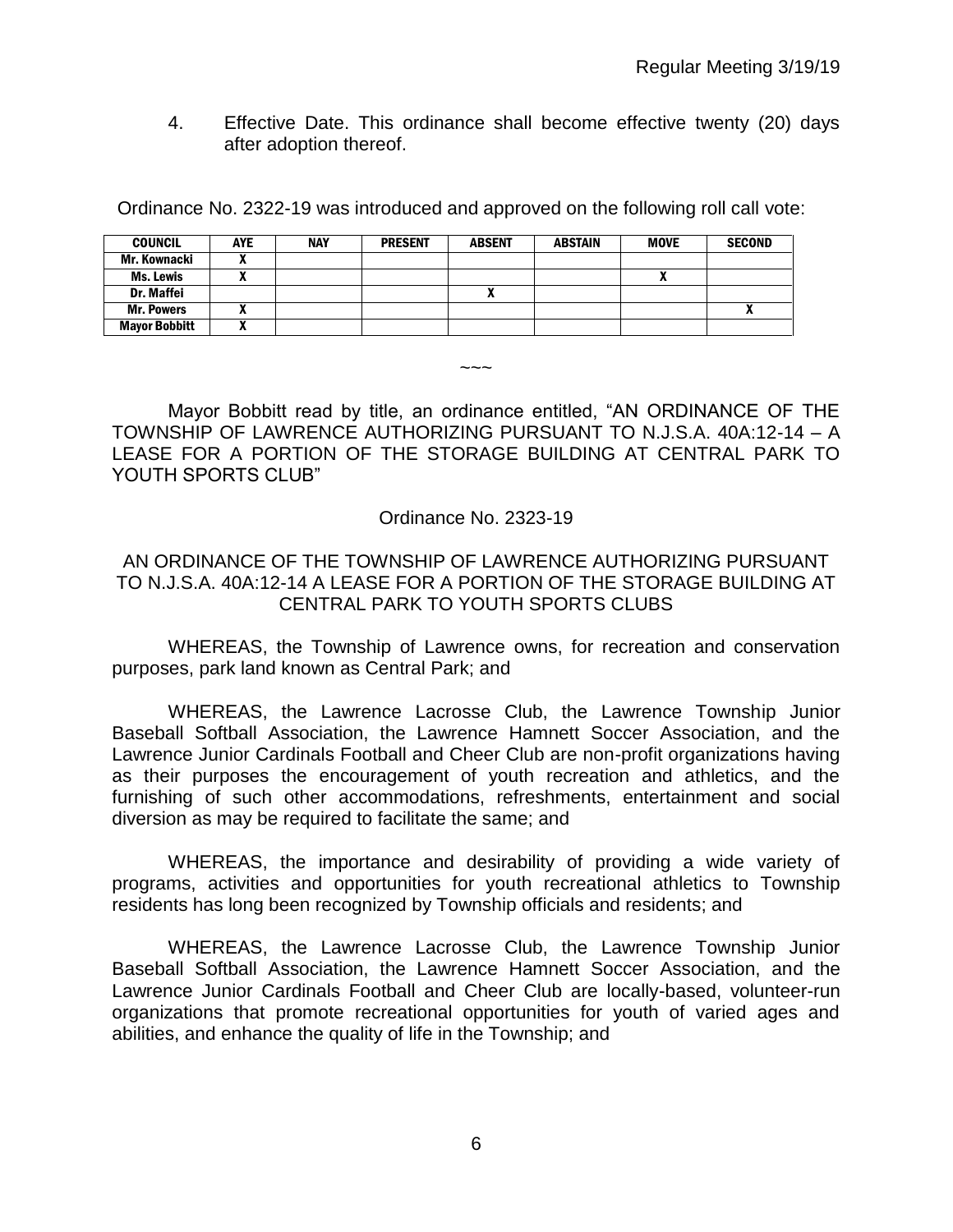WHEREAS, the activities of these organizations will benefit a broad cross-section of Township residents; and

WHEREAS, at least 300 persons presently benefit from the public purposes served by these organizations, and the number of persons served by these organizations is likely to increase as the programs offered by them continue to grow; and

WHEREAS, the activities of these organizations promote the health, safety, morals and general welfare of the community; and

WHEREAS, the Lawrence Lacrosse Club, the Lawrence Township Junior Baseball Softball Association, the Lawrence Hamnett Soccer Association, and the Lawrence Junior Cardinals Football and Cheer Club regularly use Central Park for games and practices, and desire to lease a portion of the storage building located at the park for the storage of their equipment, uniforms and supplies; and

WHEREAS, subject to approval by the New Jersey Department of Environmental Protection, Division of Green Acres, it is the intent of the Township Council to lease to each organization a portion of the storage building located at Central Park, in furtherance of the aforesaid public benefits provided by the Lawrence Lacrosse Club, the Lawrence Township Junior Baseball Softball Association, the Lawrence Hamnett Soccer Association, and the Lawrence Junior Cardinals Football and Cheer Club.

NOW, THEREFORE, BE IT ORDAINED, by the Township Council of the Township Lawrence in Mercer County, New Jersey as follows:

Section 1. Preamble. The preamble is incorporated as if fully set forth herein.

Section 2. Lease Authorized. Pursuant to N.J.S.A. 40A:12-14, the Township Council hereby authorizes separate leases with the Lawrence Lacrosse Club, the Lawrence Township Junior Baseball Softball Association, the Lawrence Hamnett Soccer Association, and the Lawrence Junior Cardinals Football and Cheer Club for a portion of the storage building located at Central Park for the purposes of supporting and enabling the recreational and athletics activities provided by these organizations. The lease shall be subject to the following conditions:

- A. Term: The initial term shall be 3 years, which may be renewed in intervals of 3 years;
- B. Consideration: Consideration shall be one dollar (\$1.00) per year;
- C. Insurance: The organizations shall provide the Township Manager with a certificate of appropriate insurance; and
- D. Such other terms and conditions reasonably recommended by the Township Manager and approved by the Township Council.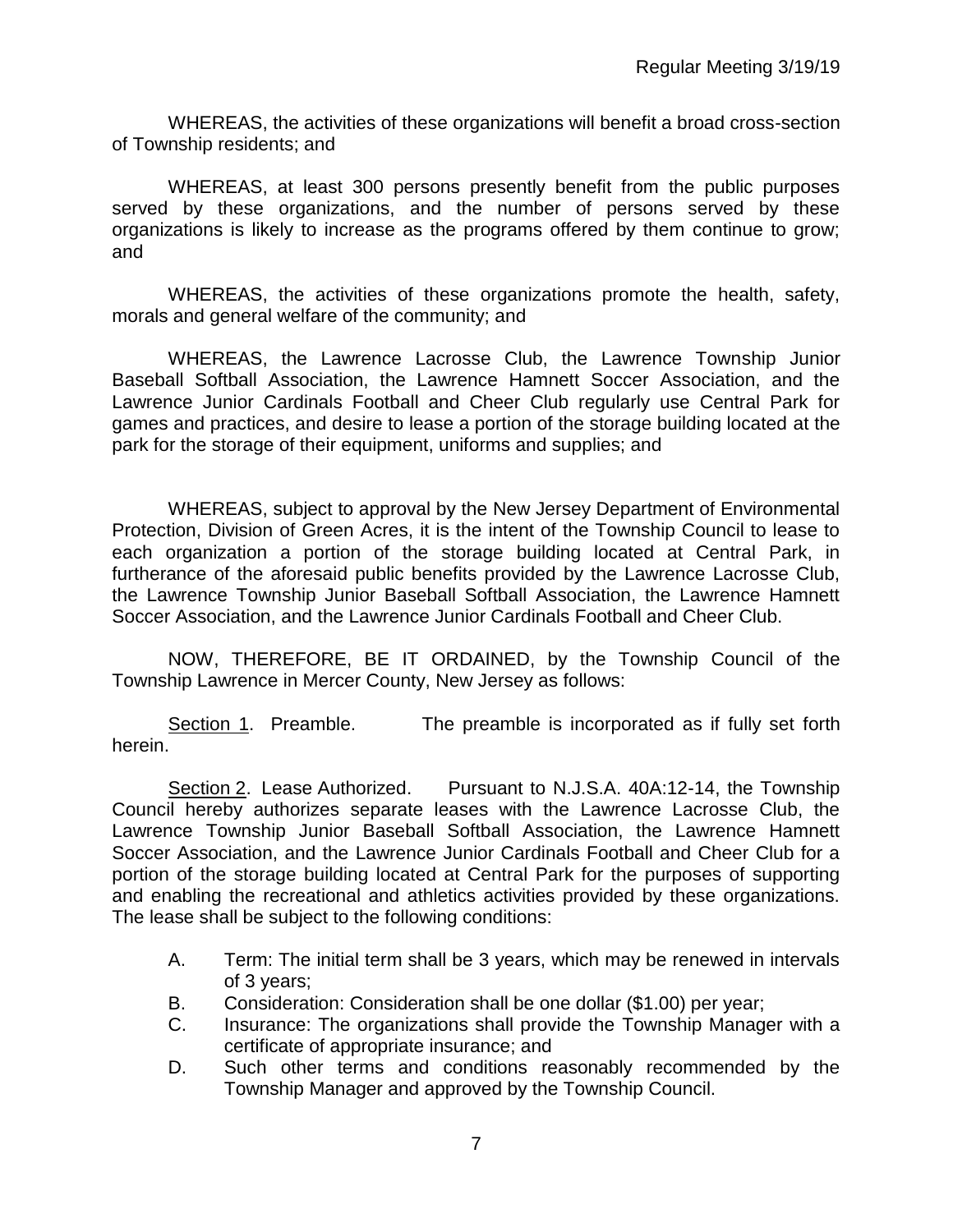Section 3. Enforcement**.** The Township Manager is hereby designated as the Township official responsible for enforcement of the lease.

Section 4. Annual Report. For each calendar year, or portion thereof, the lease herewith authorized is in effect, the Lawrence Lacrosse Club, the Lawrence Township Junior Baseball Softball Association, the Lawrence Hamnett Soccer Association, and the Lawrence Junior Cardinals Football and Cheer Club shall be required to submit to the Township Manager a report containing the following information:

- A. The activities to which the leasehold was put during that year;
- B. The activities undertaken by the organization in furtherance of the public purposes as identified above;
- C. The approximate value or cost, if any, of the activities undertaken by the organization in furtherance of such public purposes;
- D. An affirmation of the continued federal and tax exempt status of the organization.

Section 5. Severability**.** If any article, section or part of this ordinance shall be declared to be unconstitutional, invalid or inoperative, in whole or in part, by a court of competent jurisdiction, no such determination shall be deemed to invalidate the remaining articles, sections or part of this ordinance.

Section 6. Repealer. All ordinances and all provisions thereof inconsistent with this ordinance or any part hereof are hereby repealed. Nothing in this ordinance is intended to limit inspections provided for by all applicable ordinances that may be in addition to the inspection provided for herein.

Section 7. Effect. This ordinance shall take effect twenty (20) days after adoption.

Ordinance No. 2323-19 was introduced and approved on the following roll call vote:

| <b>COUNCIL</b>       | AYE | <b>NAY</b> | <b>PRESENT</b> | <b>ABSENT</b> | <b>ABSTAIN</b> | <b>MOVE</b> | <b>SECOND</b> |
|----------------------|-----|------------|----------------|---------------|----------------|-------------|---------------|
| Mr. Kownacki         |     |            |                |               |                |             |               |
| Ms. Lewis            |     |            |                |               |                | A           |               |
| <b>Dr. Maffei</b>    |     |            |                |               |                |             |               |
| <b>Mr. Powers</b>    |     |            |                |               |                |             |               |
| <b>Mayor Bobbitt</b> |     |            |                |               |                |             |               |

---

8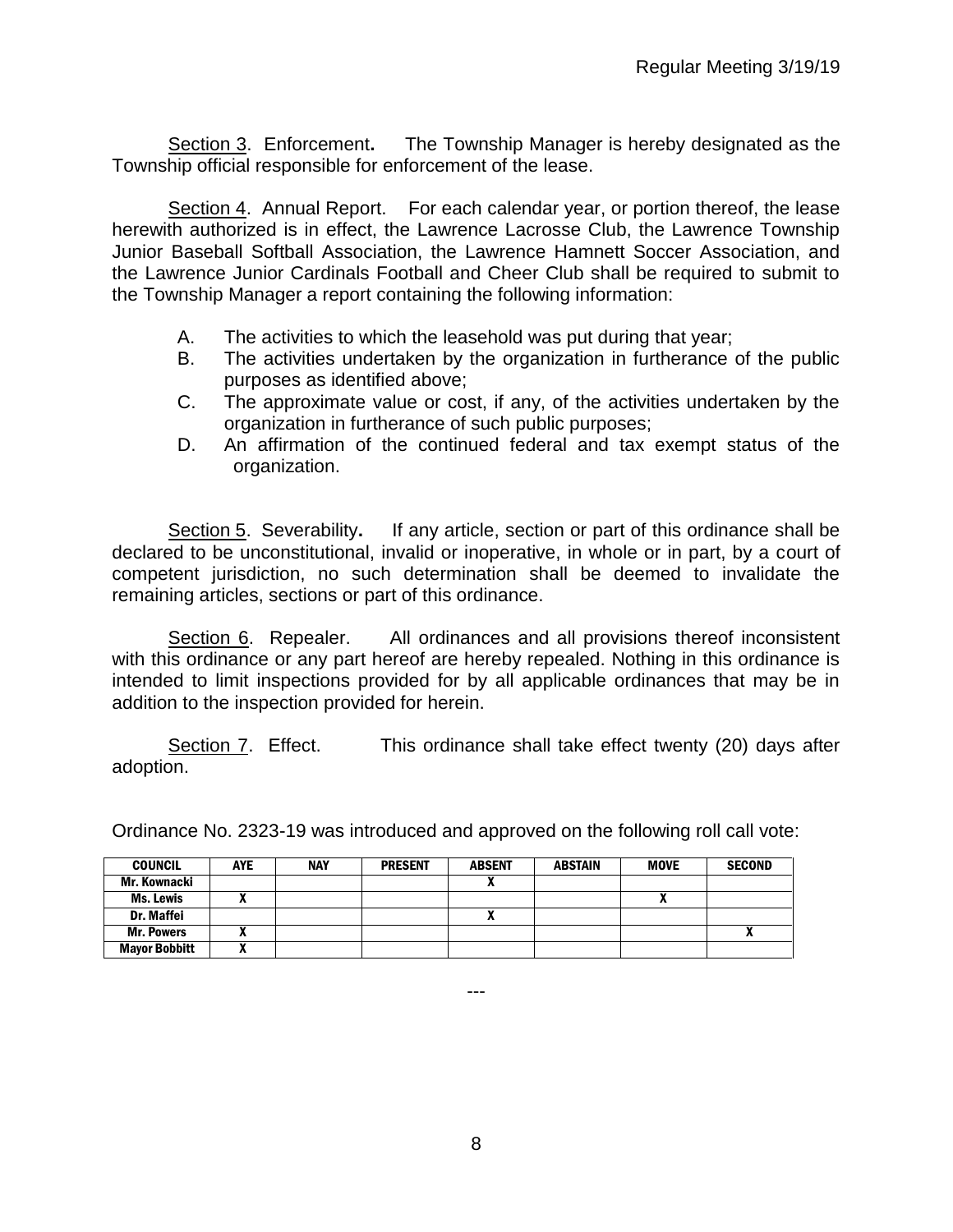## **Manager's Report –**

Mr. Nerwinski submitted invoice listings for the month of March 2019 in the amount of \$1,337,999.70.

Mr. Nerwinski distributed copies of the 2019 Municipal Budget Introduction and imparted that they have had a series of hearings and departmental budget presentations and the 2019 Budget includes a 2-cent tax increase in the proposed \$49.1 million municipal budget for contractual reasons, increase of staff to continue quality services and reasons out of their control. Mr. Nerwinski then asked for comments from the Council.

Mr. Powers stated in terms of the budget the Township did go through some difficult times where they had to cut municipal services to the bone and now that they are through the grayness and bad times they now have an opportunity to make sure that the quality of services for the residence are how they expected them to be and the proposed 2019 Budget will help accomplish that goal.

Ms. Lewis echoed the same sentiments as Mr. Powers with regards to the 2019 Budget allowing them to get back to the same level of services Lawrence residents have come to expect and indicated they had lots of conversations and some very good hearings with the Department Heads on what their needs were moving forward and she thinks the proposed budget will help them keep taxes stable while allowing the get back services and prepare the Council for the future.

Mayor Bobbitt stated the Council appreciates having the open hearings from the Department Heads which is always informative to them to understand their staffing needs and he knows they cannot give them everything they want but they can afford to give them a little bit more to address their needs and he appreciates the hard work that everyone puts in. On behalf of the Township Council, he thanked and extended their appreciation to Mr. Nerwinski and Mr. Kiriakatis for their thorough work on the proposed 2019 Budget.

Mr. Nerwinski advised of the hiring of Class III Officers for the Public Schools in Lawrence which they started in 2018 and the Township's plans to hire an additional Class III Officer this year with matching funds from the schools and that they have not officially heard back from the school but if they receive the funding they will have (4) four Class III Officers with two officers rotating among the lower schools. The goal in the following years is to eventually have a Class III Officer in each school. And, they just hired another Class III Officer for Notre Dame High School that is completely funded through a grant the school received but the officer will come under the jurisdiction of the Lawrence Township Police Department. Further, they have provided for a civilian employee to assist the Police Department with administrative duties as well as support the Public Works Department in terms of enforcement and education with regards to the Brush Pickup Policy and that he has received positive feedback with regards to the officer's engagement with the citizens and providing information.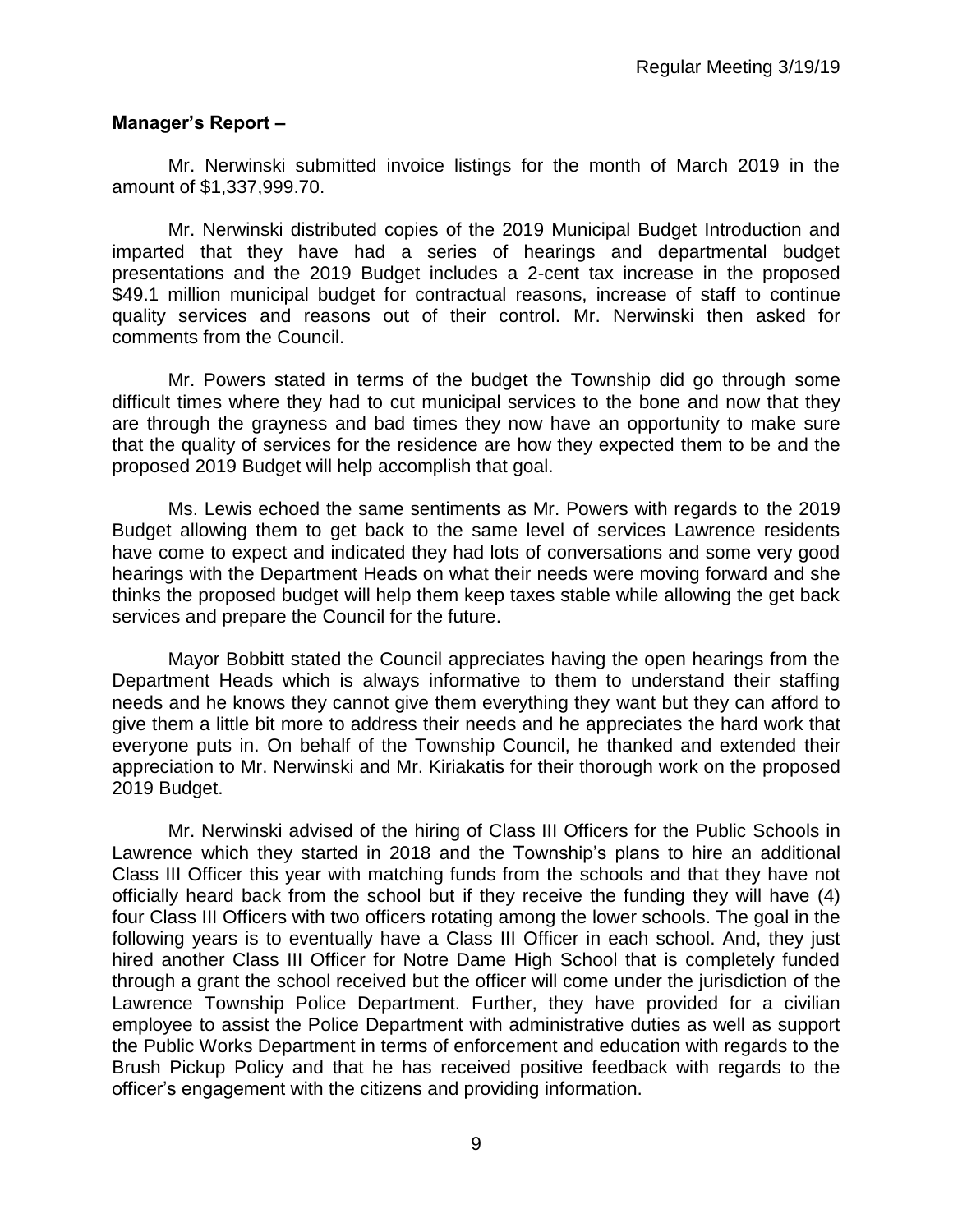Mr. Nerwinski further advised that the part-time Clerk in the Recreation Department is now full-time in an effort to be proactive and to engage the community better and proceeded to discuss the proposed tax increase as it relates to him and Mr. Kiriakatis wanting to be consistent and fiscally responsible in terms of municipal operations while providing the proper support to the Township employees and the right services to the community in steps without large tax increases in the budget.

## **Authorizing the Open Space Tax Rate for 2019**

Resolution No. 123-19 (12-A) was approved by the following roll call vote:

| <b>COUNCIL</b>       | <b>AYE</b> | <b>NAY</b> | <b>PRESENT</b> | <b>ABSENT</b> | ABSTAIN | <b>MOVE</b> | <b>SECOND</b> |
|----------------------|------------|------------|----------------|---------------|---------|-------------|---------------|
| Mr. Kownacki         |            |            |                | ^             |         |             |               |
| Mr. Lewis            |            |            |                |               |         | ,,          |               |
| Dr. Maffei           |            |            |                | ^             |         |             |               |
| <b>Mr. Powers</b>    |            |            |                |               |         |             |               |
| <b>Mayor Bobbitt</b> |            |            |                |               |         |             |               |

Cited Resolutions are spread in their entirety in the Resolution Books of the Township of Lawrence.

## **Authorizing Self-Examination of the 2019 Municipal Budget**

Resolution No. 124-19 (12-B) was approved by the following roll call vote:

| <b>COUNCIL</b>       | <b>AYE</b> | <b>NAY</b> | <b>PRESENT</b> | <b>ABSENT</b>            | ABSTAIN | <b>MOVE</b> | <b>SECOND</b> |
|----------------------|------------|------------|----------------|--------------------------|---------|-------------|---------------|
| Mr. Kownacki         |            |            |                | ^                        |         |             |               |
| Mr. Lewis            |            |            |                |                          |         |             |               |
| Dr. Maffei           |            |            |                | $\overline{\phantom{a}}$ |         |             |               |
| <b>Mr. Powers</b>    |            |            |                |                          |         |             |               |
| <b>Mayor Bobbitt</b> |            |            |                |                          |         |             |               |

Cited Resolutions are spread in their entirety in the Resolution Books of the Township of Lawrence.

## **Introduction of the 2019 Municipal Budget**

Resolution No. 125-19 (12-C) was approved by the following roll call vote:

| <b>COUNCIL</b>       | <b>AYE</b> | <b>NAY</b> | <b>PRESENT</b> | <b>ABSENT</b> | ABSTAIN | <b>MOVE</b> | <b>SECOND</b> |
|----------------------|------------|------------|----------------|---------------|---------|-------------|---------------|
| Mr. Kownacki         |            |            |                | $\mathbf{r}$  |         |             |               |
| Mr. Lewis            |            |            |                |               |         |             |               |
| Dr. Maffei           |            |            |                | ^             |         |             |               |
| <b>Mr. Powers</b>    |            |            |                |               |         |             |               |
| <b>Mayor Bobbitt</b> |            |            |                |               |         |             |               |

Cited Resolutions are spread in their entirety in the Resolution Books of the Township of Lawrence.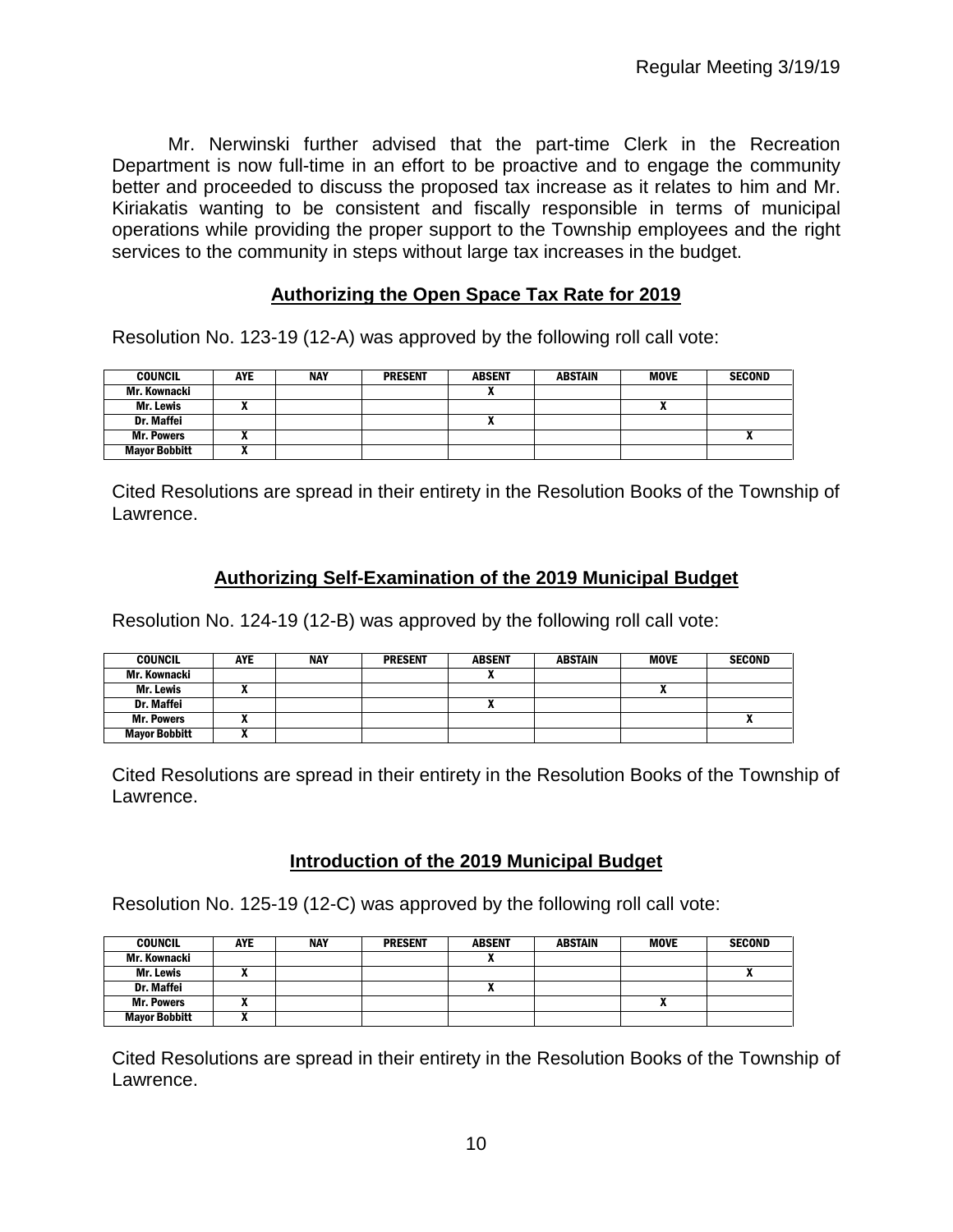# **Attorney's Report –**

Mr. Roskos stated he was going to mention the Cannabis legislation tonight and in light of Judge Van Hise (retired) comments regarding the proposed legalization of cannabis he wants everyone to know that the attempts to prohibit cannabis that have been enacted are ineffective and the statement that accompanies the Bill reads *"Any ordinance enacted prior to the Bills effective date addressing the issue of prohibition within the jurisdiction of a local governmentality would be null and void"* So, while it might be an exercise to voice an opinion it is still an ineffective ordinance and the Township has to be mindful of several provisions in the Bill and once he sees what is finally adopted he will bring forward a bullet outline of the ordinance.

---

Mr. Roskos went on to discuss the different levels of cannabis activities that the Township Council would have to be mindful of if the Bill is passed as it relates to the context and provisions that would have to be enacted with regards to permits to grow, consume, sell, process, wholesale, etc. He then explained failure of a local government entity to enact an ordinance prohibiting such operations within 180 days following the Commissions initial adoption of regulations would result in any class of cannabis establishment that is not prohibited from operating within a local jurisdiction as being permitted to operate for the next 5 years which includes growing, cultivating, processing and selling and reselling.

Mr. Roskos advised that the growing, processing and wholesaling would be permitted in all industrial zones and selling would be allowed from a retail store would be a conditional use in all commercial zones or retail zones. And, at the end of the 5 year period following a failure to enact a local ordinance, the local government entity can revisit the issue of prohibition but any ordinance would be perspective only, not applied to any cannabis establishment that was already operating within the jurisdiction. There are issues involving the use of cannabis in public places and should the Township act to permit there are control issues about how the activity would take place and where it would be prohibited. In addition, there are tax questions in which the Township has to set with the amount not exceeding 2% percent so no matter what the Council ultimately decides there is work to done which he has been waiting to crystalized and is literally happening right now. So, he thinks it would be useful for him to prepare a bullet outline although action is not necessary right now, and he wanted the Council to understand the implications of doing nothing.

Mr. Roskos reported that his office has been diligently working on the Collections Contract for the Municipal Court which involves the Administrative Office of the Courts and has become more involved than anticipated. They are also working on the Solar Energy Contract that was sent to them which was not a public entity contract and needed a whole lot of work.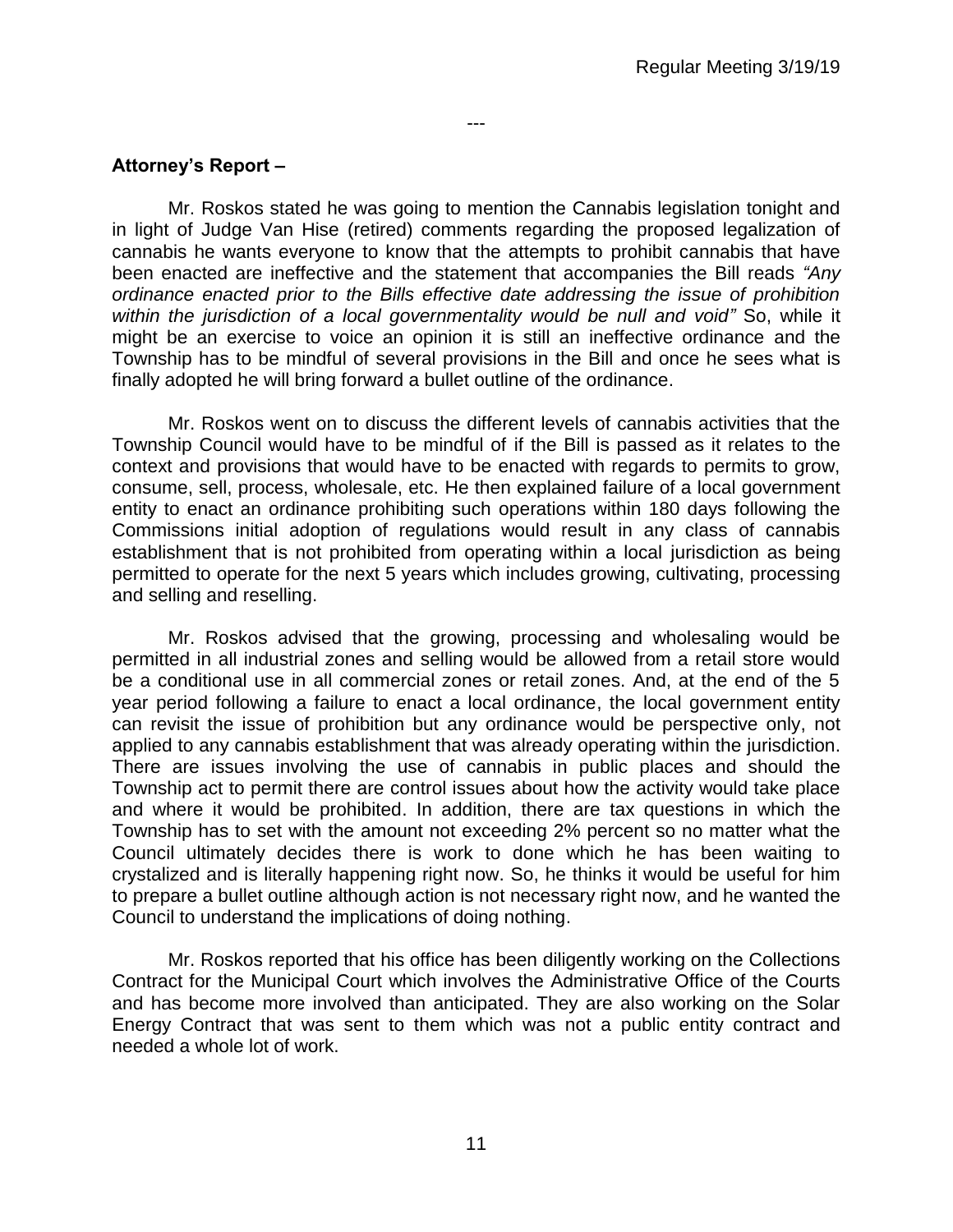Mr. Roskos further reported that the Sheft's inspection will take place tomorrow and he hopes to report something positive in the next week or two. The Brandywine Settlement is now being the subject of some discussions with a contract purchaser from Brandywine who is asking the Township to enter into a Pilot Agreement and it was explained to the Contract Purchaser that when they settled the case there was no pilot agreement provisions. So, the discussions are ongoing and he will keep them apprised as to the outcome. They are also working on other things to include the sale of public properties such as the Substation and properties at Lawrence Square Village.

---

# **Clerk's Report –**

There was no Clerk's report.

---

---

## **Unfinished Business –**

There was no unfinished business.

#### **New Business –**

Mr. Van Hise inquired if the bullet report Mr. Roskos prepares for the Council could be made public to the citizens given he certainly plans to take a position on the Cannabis matter and he would like to read it. Mr. Roskos advised that it would be his own synopsis of the proposed Cannabis legislation but he does not have a problem with Judge Van Hise receiving a copy once the Council reviews it.

---

**Public Participation (3-minute limitation per speaker)** –

There is no public participation.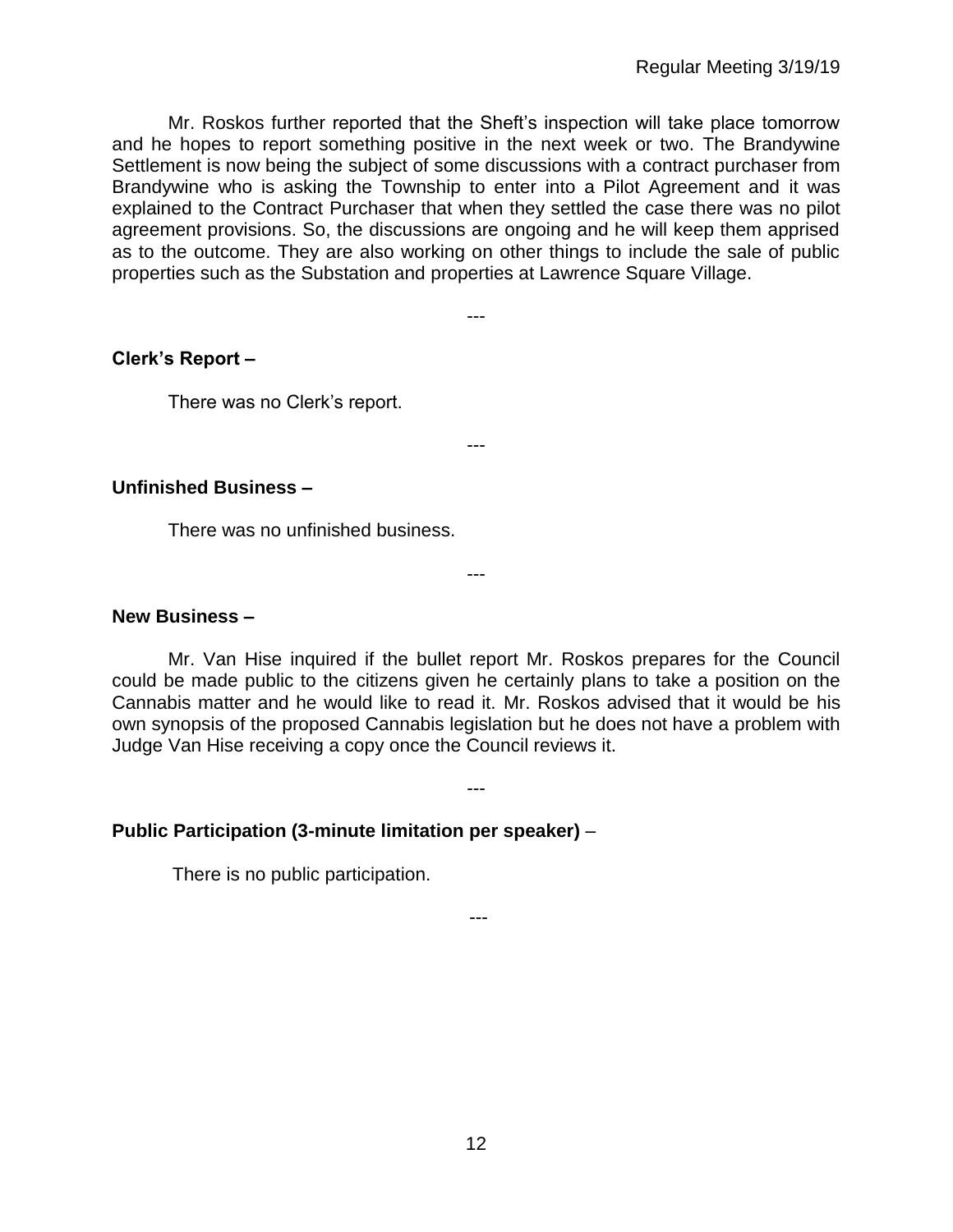## **Resolutions**

Resolution Nos. 126-19 (18-D.1) through 131-19 (18-H.4) were approved by the following roll call vote:

| <b>COUNCIL</b>       | <b>AYE</b> | <b>NAY</b> | <b>PRESENT</b> | <b>ABSENT</b> | <b>ABSTAIN</b> | <b>MOVE</b> | <b>SECOND</b> |
|----------------------|------------|------------|----------------|---------------|----------------|-------------|---------------|
| Mr. Kownacki         |            |            |                |               |                |             |               |
| Ms. Lewis            |            |            |                |               |                |             |               |
| Dr. Maffei           |            |            |                |               |                |             |               |
| <b>Mr. Powers</b>    | n          |            |                |               |                |             | ,,            |
| <b>Mayor Bobbitt</b> |            |            |                |               |                |             |               |

Cited Resolutions are spread in their entirety in the Resolution Books of the Township of Lawrence.

---

**Council Initiatives/Liaison Reports –**

Councilman Powers reported that Growth & Redevelopment meets tomorrow.

Mayor Bobbitt informed Council that the Growth & Redevelopment Committee advised that they would be providing him with a Report on the proposed changes to the signage ordinance and when he receives the information he will pass it on to the Council and appropriate people in the Township.

Councilwoman Lewis reported that the Health Advisory Committee is looking at a Vision Zero Recommendation and the goal is to get to zero traffic deaths and there is a resolution that other towns have adopted that was just sent over to her which she will look at and share with the Council after the Committee's review.

---

## **Written Communications –**

There was no written communications.